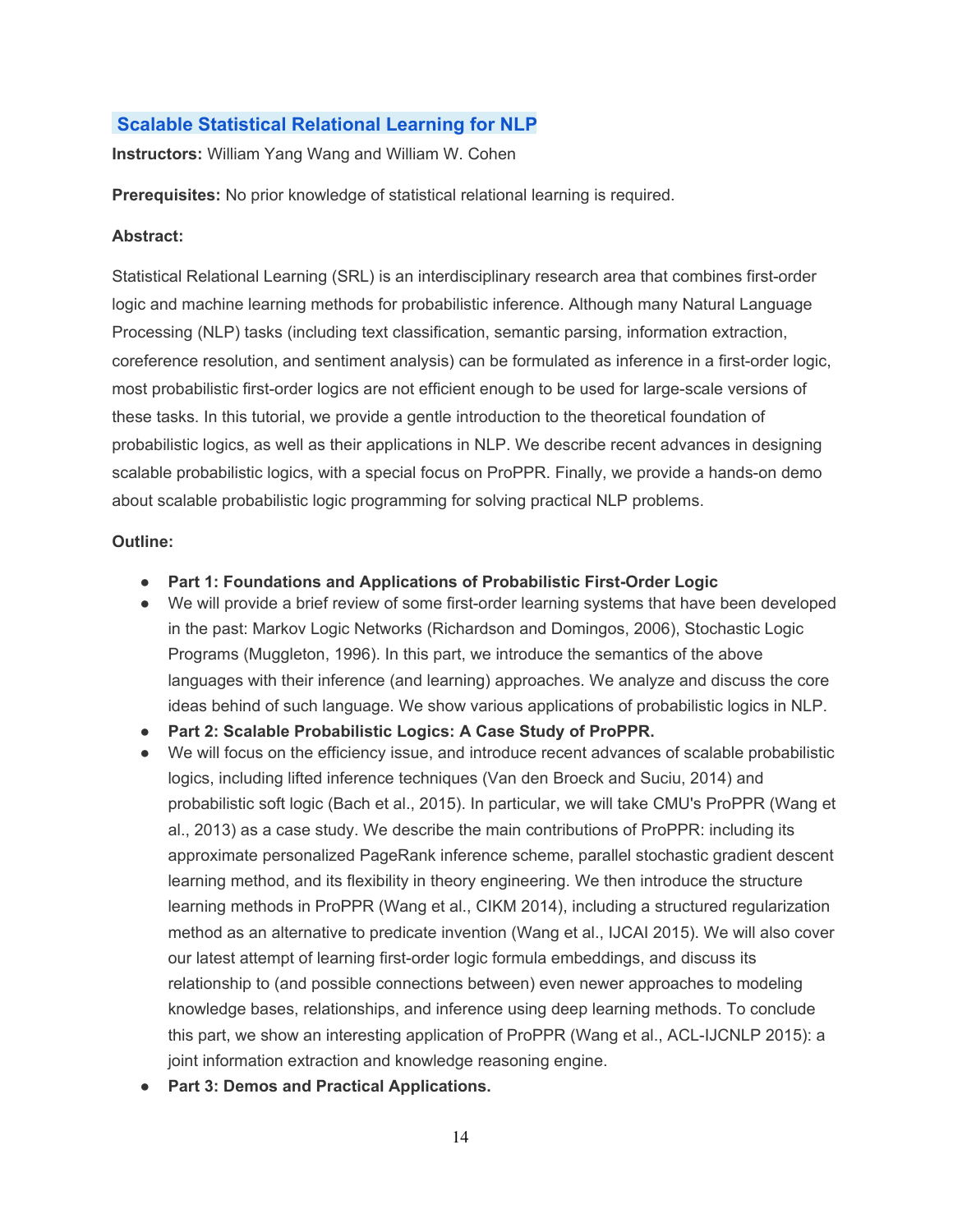● We switch from the theoretical presentations to an interactive demonstration session: we aim at providing a hands-on lab session to transfer the theories of scalable probabilistic logics into practices. More specifically, we will provide a demo of several applications on synthetic and real-world datasets. Participants are encouraged to check out our repository on Github (https://github.com/TeamCohen/ProPPR) and bring laptops to the tutorial. The list of demo examples to be considered are text categorization, entity resolution, knowledge base completion (Wang et al., MLJ 2015), dependency parsing (Wang et al., EMNLP 2014), structure learning, and joint information extraction & reasoning.

### **About the Instructors:**

William Yang Wang: Carnegie Mellon University, yww@cs.cmu.edu, http://www.cs.cmu.edu/~yww/

William Wang is a final-year PhD student at the School of Computer Science, Carnegie Mellon University. He works with William Cohen on designing scalable learning and inference algorithms for statistical relational learning, knowledge reasoning, and information extraction. He has published about 30 papers at leading conferences and journals including ACL, EMNLP, and NAACL. He has received best paper awards (or nominations) at ASRU, CIKM, and EMNLP, a best reviewer award at NAACL 2015, the Richard King Mellon Presidential Fellowship in 2011, and he is a Facebook Fellowship finalist. He is an alumnus of Columbia University, and a former research scientist intern at Yahoo! Labs, Microsoft Research Redmond, and University of Southern California.

William W. Cohen: Carnegie Mellon University, wcohen@cs.cmu.edu, http://www.cs.cmu.edu/~wcohen/

William Cohen is a professor of machine learning at Carnegie Mellon University. Dr. Cohen's research interests include information integration and machine learning, particularly information extraction, text categorization and learning from large datasets. He has a long-standing interest in statistical relational learning and learning models, or learning from data, that display non-trivial structure. He holds seven patents related to learning, discovery, information retrieval, and data integration, and is the author of more than 200 publications. He was a past president of International Machine Learning Society. He is a AAAI fellow, and was a winner of SIGMOD Test of Time Award and SIGIR Test of Time Award.

## **References:**

Richardson, Matthew, and Pedro Domingos. "Markov logic networks."Machine learning 62.12 (2006): 107-136.